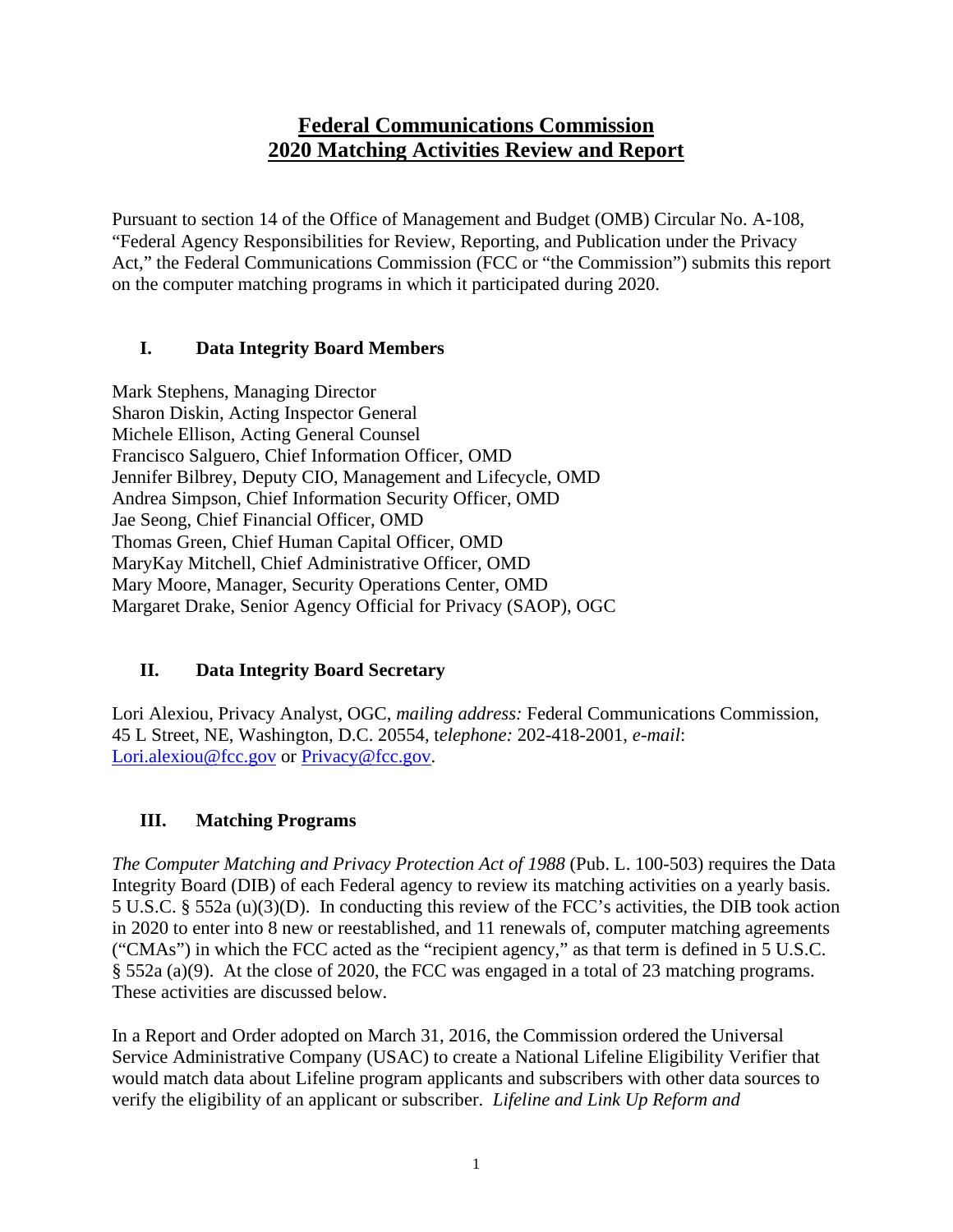*Modernization Order et al.*, Third Report and Order, Further Report and Order, and Order on Reconsideration, 31 FCC Rcd 3962 (2016).

The Lifeline program provides support for discounted broadband and voice services to lowincome consumers. Consumers qualify for Lifeline through proof of income or participation in a qualifying program, such as Medicaid, the Supplemental Nutritional Assistance Program (SNAP), Federal Public Housing Assistance, or Veterans and Survivors Pension Benefit.

In 2020, the FCC's Data Integrity Board (DIB) reviewed and approved 8 new or reestablished CMAs and 11 renewal CMAs in which the FCC and USAC compared Lifeline program subscriber lists against lists of persons enrolled in qualifying programs, as follows:

- 1. On January 29, 2020, the DIB conducted a meeting to consider reestablishment of CMAs between the FCC and four non-Federal agencies:
	- Colorado Governor's Office of Information Technology (SNAP and Medicaid).
	- Mississippi Department of Human Services (SNAP).
	- New Mexico Human Services Department (SNAP and Medicaid).
	- Utah Department of Workforce Services (SNAP and Medicaid).

At this meeting the DIB approved the agreements, which verify Lifeline eligibility by establishing that applicants or subscribers are enrolled in the SNAP and/or Medicaid programs. *See* 85 Fed. Reg. 15170 (March 17, 2020). In its review of these agreements, the DIB determined that the benefits of the matching activity were greater than the costs. The FCC records matched in these agreements are part of the FCC/WCB-1, Lifeline Program, system of records. *See* 82 Fed. Reg. 38686 (Aug. 15, 2017). [1](#page-1-0)

- 2. On March 13, 2020, the DIB conducted a virtual meeting to consider the establishment of a CMA between the FCC and one non-Federal agency:
	- Nevada Department of Health and Human Services, Division of Welfare and Supportive Services (SNAP and Medicaid)

At this meeting the DIB approved this agreement, which verifies Lifeline eligibility by establishing that applicants or subscribers are enrolled in the SNAP and/or Medicaid programs. *See* 85 Fed. Reg. 28633 (May 13, 2020). In its review of this agreement, the DIB determined that the benefits of the matching activity were greater than the costs. The FCC records matched in this agreement are part of the FCC/WCB-1, Lifeline Program, system of records. *See* 82 Fed. Reg. 38686 (Aug. 15, 2017).

<span id="page-1-0"></span><sup>&</sup>lt;sup>1</sup> In 2021, the FCC updated this SORN. The new citation is 86 Fed. Reg. 11526 (Feb. 25, 2021).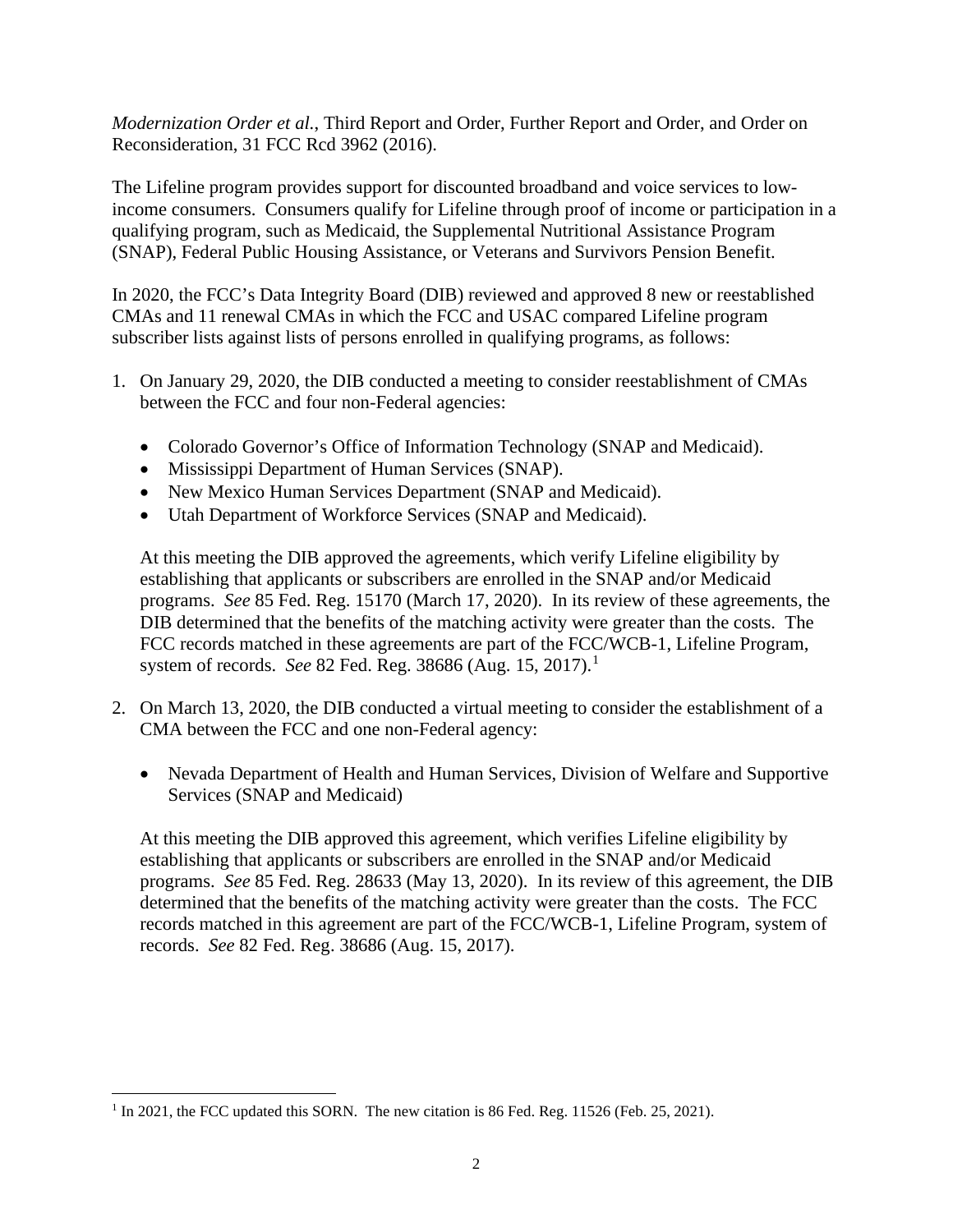- 3. On March 13, 2020, the DIB conducted a virtual meeting to consider 1-year renewals of CMAs between the FCC and four non-Federal agencies:
	- Missouri Department of Social Services (SNAP and Medicaid).
	- North Carolina Department of Health and Human Services (SNAP).
	- Pennsylvania Department of Human Services (SNAP and Medicaid).
	- Tennessee Department of Human Services (SNAP).

At this meeting, the DIB approved these renewals, which verify Lifeline eligibility by establishing that applicants or subscribers are enrolled in the SNAP and/or Medicaid programs. See 83 Fed Reg. 51946 (Oct. 15, 2018). In its review of this agreement, the DIB determined that the benefits of the matching activity were greater than the costs. The FCC records matched in this agreement are part of the FCC/WCB-1, Lifeline Program, system of records. *See* 82 Fed. Reg. 38686 (Aug. 15, 2017).

- 4. On April 10, 2020, the DIB conducted a virtual meeting to consider the CMA between the FCC and one non-Federal agency:
	- Wisconsin Department of Health Services and Department of Revenue (SNAP, Medicaid, SSI and Income Verification).

At this meeting the DIB approved this agreement, which verifies Lifeline eligibility by establishing that applicants or subscribers are enrolled in the SNAP, Medicaid, or SSI programs, or meet the income verification standard. *See* 85 Fed. Reg. 34628 (June 5, 2020). In its review of this agreement, the DIB determined that the benefits of the matching activity were greater than the costs. The FCC records matched in this agreement are part of the FCC/WCB-1, Lifeline Program, system of records. *See* 82 Fed. Reg. 38686 (Aug. 15, 2017).

- 5. On August 5, 2020, the DIB conducted a virtual meeting to consider establishment of CMAs between the FCC and two non-Federal agencies:
	- Florida Department of Children and Families, Office of Economic Self-Sufficiency (SNAP and Medicaid).
	- Minnesota Department of Human Services (SNAP and Medicaid).

At this meeting the DIB approved these agreements, which verify Lifeline eligibility by establishing that applicants or subscribers are enrolled in the SNAP and/or Medicaid programs. *See* 85 Fed. Reg. 62728 (October 5, 2020). In its review of these agreements, the DIB determined that the benefits of the matching activity were greater than the costs. The FCC records matched in these agreements are part of the FCC/WCB-1, Lifeline Program, system of records. *See* 82 Fed. Reg. 38686 (Aug. 15, 2017).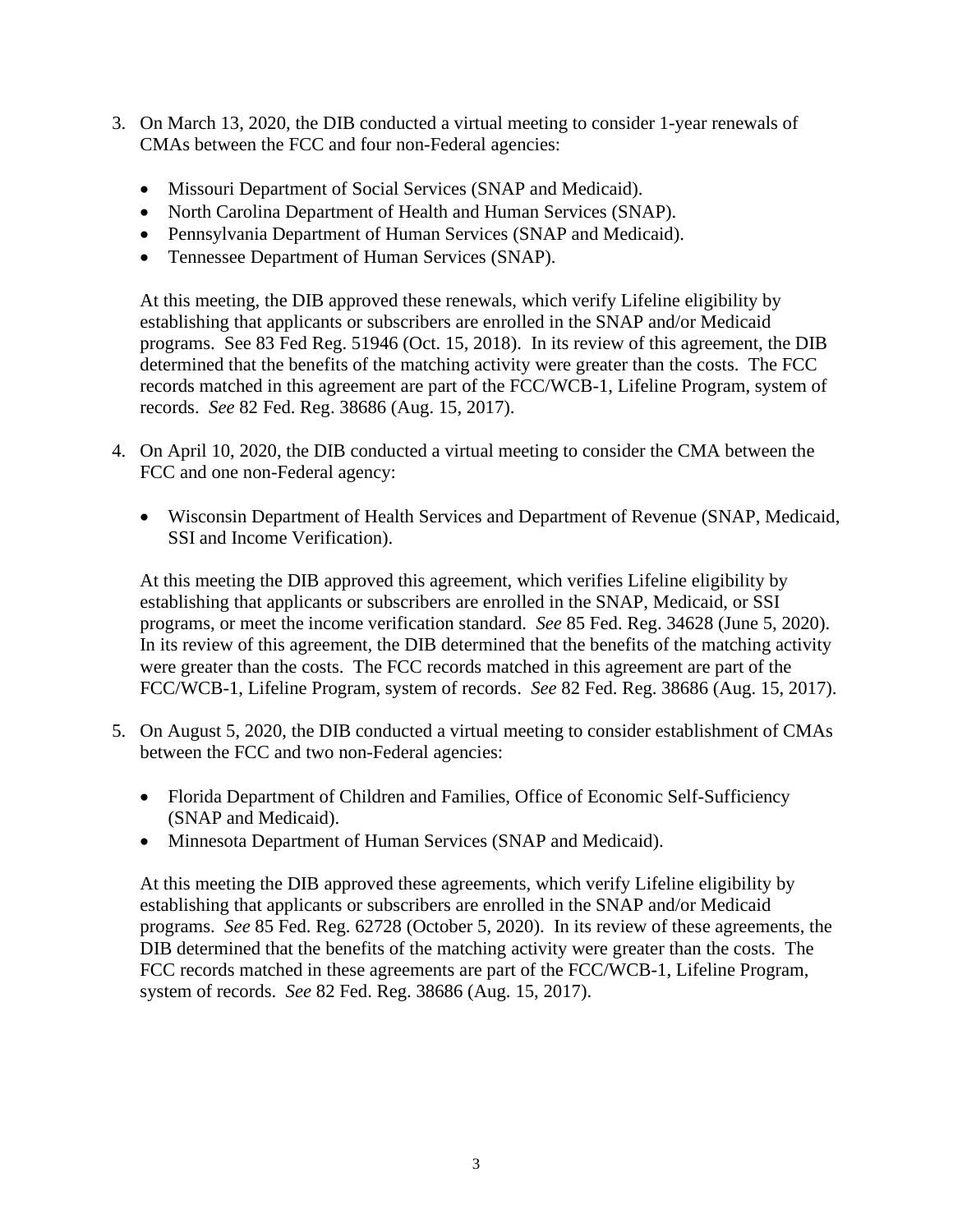- 6. On August 5, 2020, the DIB conducted a virtual meeting to consider 1-year renewals of CMAs between the FCC and four non- Federal agencies:
	- Indiana Family and Social Services Administration, Division of Family Resources (SNAP and Medicaid).
	- Kentucky Cabinet for Health and Family Services, Division of Family Support (SNAP and Medicaid).
	- Michigan Department of Health and Human Services (SNAP, SSI and Medicaid).
	- Puerto Rico Department of the Family (Nutrition Assistance Program PAN).

At this meeting the DIB approved these renewals, which verify Lifeline eligibility by establishing that applicants or subscribers are enrolled in the PAN, SNAP, SSI and/or Medicaid programs. *See* 84 FR 1725 (February 5, 2019). In its review of these agreements, the DIB determined that the benefits of the matching activity were greater than the costs. The FCC records matched in these agreements are part of the FCC/WCB-1, Lifeline Program, system of records. *See* 82 Fed. Reg. 38686 (Aug. 15, 2017).

- 7. On November 4, 2020, the DIB conducted a virtual meeting to consider 1-year renewals of CMAs between the FCC and two non- Federal agencies:
	- Georgia Department of Human Services, Department of Children and Family Services (SNAP)
	- Iowa Department of Human Services (SNAP)

At this meeting the DIB approved these agreements, which verify Lifeline eligibility by establishing that applicants or subscribers are enrolled in the SNAP program. *See* 84 Fed. Reg. 24141 (May 24, 2019). In its review of these agreements, the DIB determined that the benefits of the matching activity were greater than the costs. The FCC records matched in these agreements are part of the FCC/WCB-1, Lifeline Program, system of records. *See* 82 Fed. Reg. 38686 (Aug. 15, 2017).

- 8. On December 1, 2020, the DIB conducted a virtual meeting to consider a 1-year renewal of a CMA between the FCC and one Federal agency:
	- U.S. Department of Health and Human Services, Centers for Medicare & Medicaid Services (CMS)

At this meeting, the DIB approved this agreement, which verifies Lifeline eligibility by establishing that applicants or subscribers are enrolled in the Medicaid program. *See* 84 Fed. Reg. 36600 (July 29, 2019). In its review of this agreement, the DIB determined that the benefits of the matching activity were greater than the costs. The FCC records matched in this agreement are part of the FCC/WCB-1, Lifeline Program, system of records. *See* 82 Fed. Reg. 38686 (Aug. 15, 2017).

Copies of the FCC's CMAs that are currently operating can be found at: <https://www.fcc.gov/managing-director/privacy-transparency/privacy-act-information#matching>